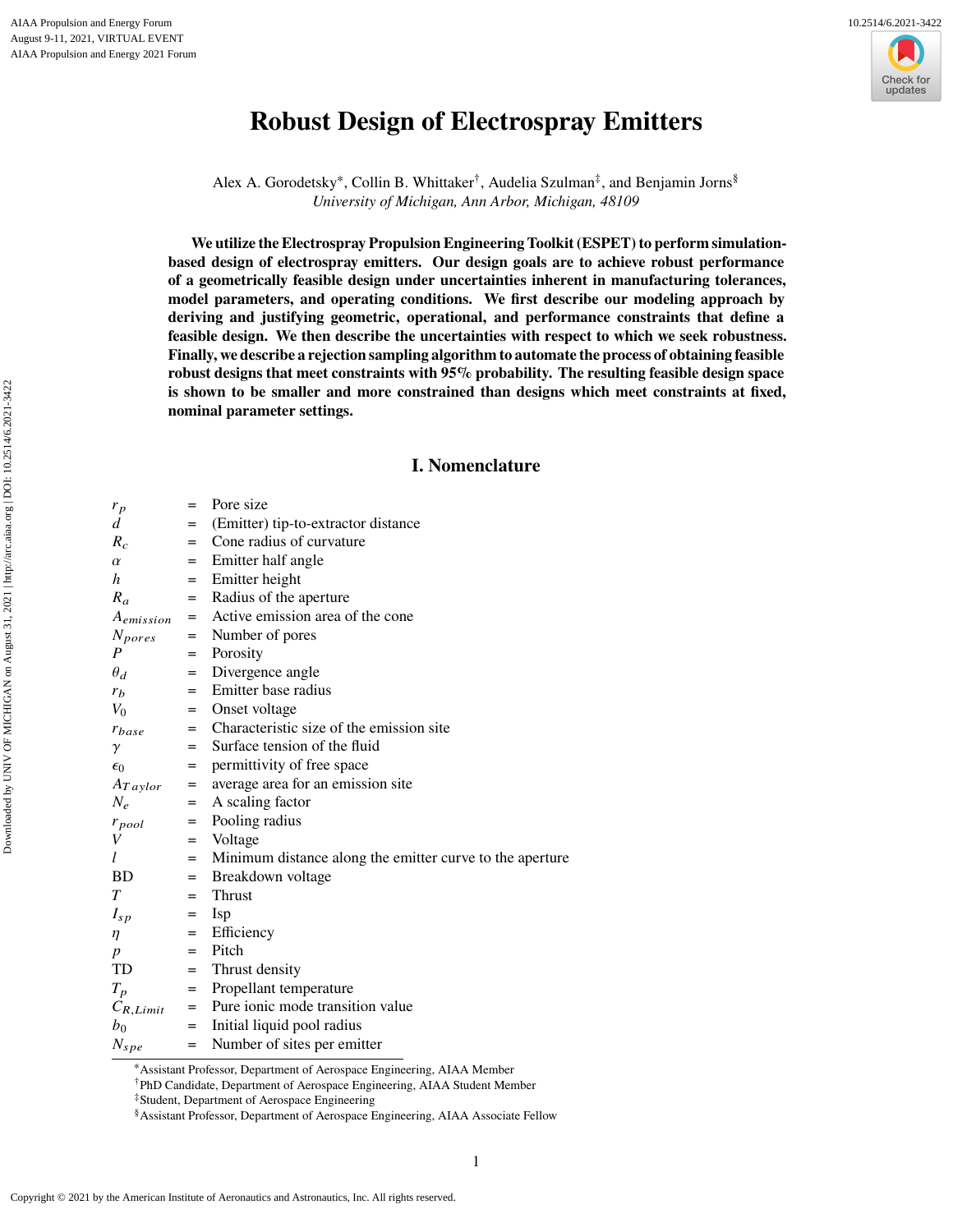$C_{R,m}$  = VI slope parameter for pure ionic mode  $P_{scale}$  = Pressure factor

## **II. Introduction**

While electrospray thrusters have potentially game-changing performance for in space applications [\[1\]](#page-11-0), historically they have been limited in terms of achieved power and thrust levels. This limitation stems from the fact that the active element for these systems, the individual emitter, operates on the micro-scale with a correspondingly small  $(< 1 \text{ uN})$ level of thrust. To increase performance to thrust levels competitive for small to medium size spacecraft it is necessary to operate tens of thousands of electrosprays concurrently [\[2\]](#page-11-1).

This need to generate thousands or tens of thousands of emitters invites a fundamental question on the reliability of any arrayed architecture. Indeed, several practical design considerations— type of emitter, manufacturing tolerance, and material choice— all can adversely impact both performance and lifetime when multiplexed [\[3\]](#page-11-2). For single fault tolerant systems, it has been shown that even small deviations in individual emitter shape from the nominal design can contribute to substantial reductions in lifetime [\[4\]](#page-11-3). Faced with the inherent technical challenges that stem from the need to multiplex, there is a pressing need to identify robust emitter configurations capable of maintaining performance and lifetime.

Numerical methods, in principle, offer a versatile and expedient method for identifying robust emitter configurations. Provided the underlying models are accurate, these tools allow users to parametrically explore the emitter design space — e.g. geometry, propellant type, and operating condition—searching for configurations that yield performance metrics consistent with a stipulated series of performance requirements. In turn, by allowing for known uncertainty within manufacturing tolerances, these same designs can be evaluated for robustness—whether they will maintain performance if individual emitter geometries are allowed to vary.

Nevertheless, the efficacy of numerical tools is limited by the fidelity of the underlying physical models. This limitation is particularly problematic for electrospray emitters where there are aspects of operation that remain poorly understood. This model uncertainty translates to reduced confidence in predictions [\[5,](#page-11-4) [6\]](#page-11-5), and as a result, numerical tools must demonstrate that a given design is resilient not only to manufacturing uncertainty but also to uncertainty in the underlying models. The goal of this work is to implement a framework for identifying electrospray designs that are robust under both manufacturing and model parameter uncertainty for large-scale multiplexed emitters.

We have leveraged the Electrospray Propulsion Engineering Toolkit [\[7\]](#page-11-6) to explore array configurations based on a porous emitter substrate with EMI-BF4 as a propellant. In the following, we first discuss our modeling formulation and identify the constraints and performance metrics based on physical requirements. We then discuss an algorithm for exploring design space to identify robust designs. We then describe a rejection sampling approach that can generate robust designs that satisfy constraints with high probability. Finally, we present a collection of robust designs identified using this methodology, and discuss their properties in relation to the design problem.

## **III. Theory and Methods**

In this section we provide an overview of ESPET and describe the design problem.

#### **A. ESPET Overview**

The Electrospray Propulsion Engineering Toolkit (ESPET) is a performance estimation tool for propulsive electrospray systems. It incorporates a suite of scaling laws and a database of propellant properties to provide performance predictions for a variety of popular electrospray architectures [\[8,](#page-11-7) [9\]](#page-11-8). For porous emitters, the ESPET QuickSolver (which we work with here) incorporates models to describe the impedance of and propellant flow through the emitter, emission onset (including of multiple sites), a hard mode switch for whether these sites are operating in a pure-ionic or cone-jet regime, and the corresponding ionic and droplet currents for each site. Some of these models, such as the ionic and cone-jet currents, are semi-empirical, with scalings either specified by the user or taken from published data. Our aim is to assess the robustness of a design with respect to uncertainties in such scaling laws.

#### **B. Design Problem Setup**

The design problem is specified through a set of design variables, geometric constraints, operating constraints, and performance constraints. Our aim is to determine combinations of design variables that satisfy geometric and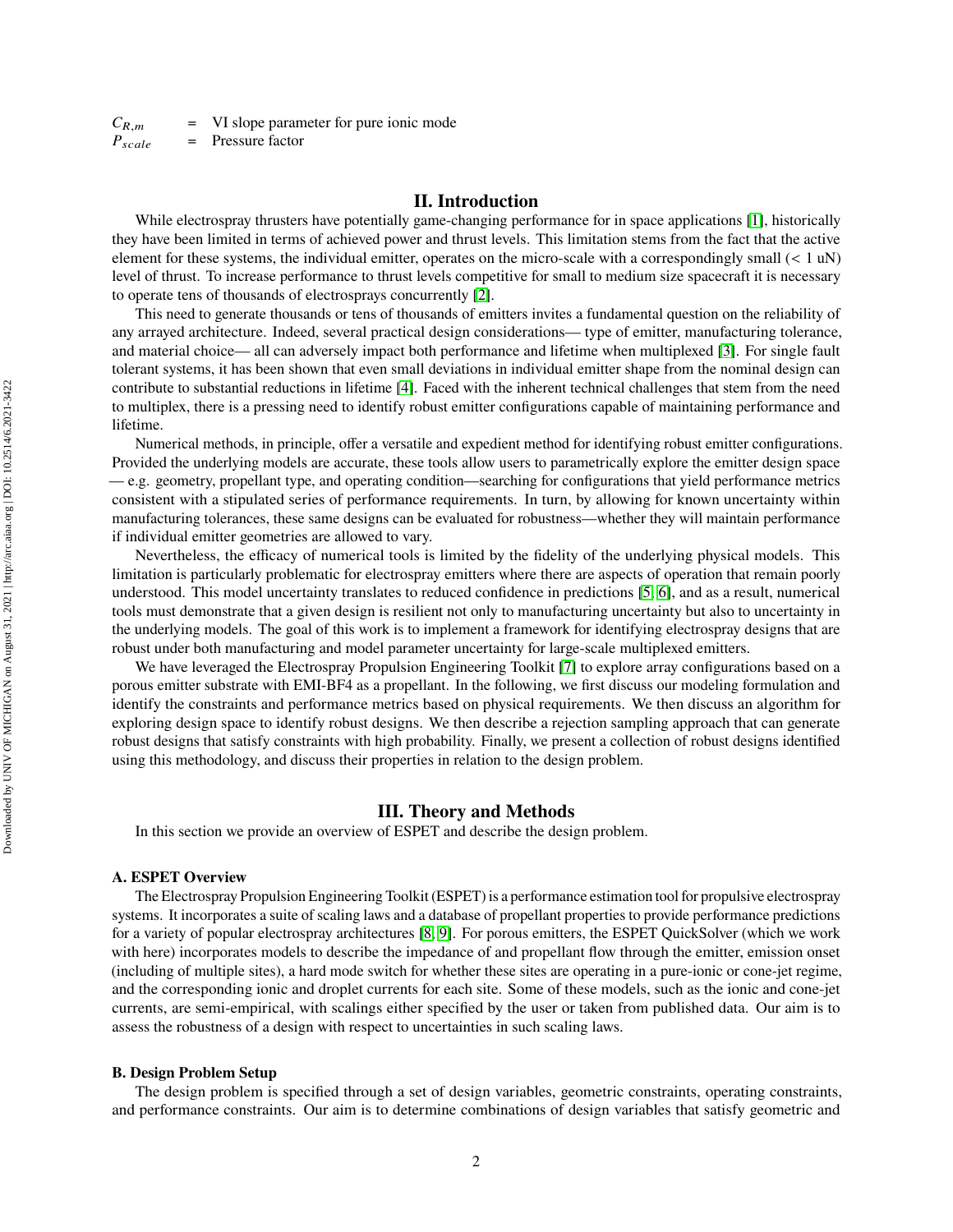performance constraints under uncertain manufacturing, parameter, and input conditions. Since ESPET is a highly nonlinear solver with many switching modes of operation, the geometric and performance constraints are correspondingly nonlinear and often discontinuous. These facts prohibit significant use of gradient-based optimization approaches. To this end, we model this as a *feasibility problem*, where we simply search for satisfactory designs.

<span id="page-2-0"></span>We consider porous cone-type electrospray emitters here, reduced to six design variables. These variables, and their bounds for this work, are provided in Table [1.](#page-2-0) To obtain geometrically feasible designs that operate within the calibrated range of ESPET's models we must further encode several geometric constraints.

| Variable                     | <b>Bounds</b>                                 |
|------------------------------|-----------------------------------------------|
| Pore size $r_p$              | $[1 \times 10^{-6}, 2 \times 10^{-5}]$ meters |
| Emitter-to-extractor dist d  | $[1 \times 10^{-6}, 5 \times 10^{-3}]$ meters |
| Radius of curvature $R_c$    | $[1 \times 10^{-5}, 1 \times 10^{-4}]$ meters |
| Emitter half angle $\alpha$  | $[15, 60]$ degrees                            |
| Emitter height h             | $[1 \times 10^{-6}, 1 \times 10^{-2}]$ meters |
| Radius of the aperture $R_a$ | $[1 \times 10^{-5}, 1 \times 10^{-2}]$ meters |

**Table 1 Design variables and their bound constraints**

## *1. Geometric constraints*

The first geometric constraint provides a lower bound for the emitter height  $h$ . The rounded conical emitter structure considered here, shown in Fig. [1,](#page-3-0) implies a lower bound that depends on the tip radius of curvature  $R_C$  and emitter half angle  $\alpha$ :

<span id="page-2-5"></span>
$$
h > R_c \left(1 - \cos\left(\frac{\pi}{2} - \alpha\right)\right). \tag{1}
$$

That is, the absolute minimum height of an emitter is that of the tip (modeled as a spherical cap).

The second geometric constraint relates the pore radius of the medium  $r_p$  to the emitter radius of curvature. In particular, we need to ensure that there are some minimum number of pores that can fit on the emitter to prevent the pores from being unphysically large on the scale of the tip. We consider a layer of thickness  $2r_p$  immediately below the surface of the active area of the cone,  $A_{emission}$ . Assuming there are  $N_{pores}$  pores in this layer, we can relate the geometry to the porosity (percent void volume) of the substrate P (which we set to  $P = 0.48$ ),

<span id="page-2-2"></span><span id="page-2-1"></span>
$$
\frac{N_{pores}\frac{4\pi}{3}r_p^3}{A_{emission}2r_p} = P.
$$
\n(2)

ESPET assumes that the active area of the emission site is that of the spherical cap,

$$
A_{emission} = 2\pi R_c^2 \left(1 - \cos\left(\frac{\pi}{2} - \alpha\right)\right). \tag{3}
$$

Substituting into Eq. [2](#page-2-1) and solving for  $N_{pores}$ , we find

$$
N_{pores} = 3P\left(\frac{R_c}{r_p}\right)^2 (1 - \cos\left(\frac{\pi}{2} - \alpha\right)).\tag{4}
$$

We can solve this equation assuming that  $N_{pores}$  is a lower bound on the number of pores to obtain an upper bound for the pore radius in terms of the porosity, emitter half angle, and the radius of curvature.

$$
r_0 < \left(\frac{3}{N_{pores}}P\left(1 - \cos\left(\frac{\pi}{2} - \alpha\right)\right)\right)^{1/2} R_c \tag{5}
$$

We see that larger pore radii are permitted for larger radius of curvature of the cone, porosity, and half angle. We also add a heuristic constraint to ensure that the pore radius is at least ten times smaller than the radius of curvature,

<span id="page-2-4"></span><span id="page-2-3"></span>
$$
10r_p < R_c. \tag{6}
$$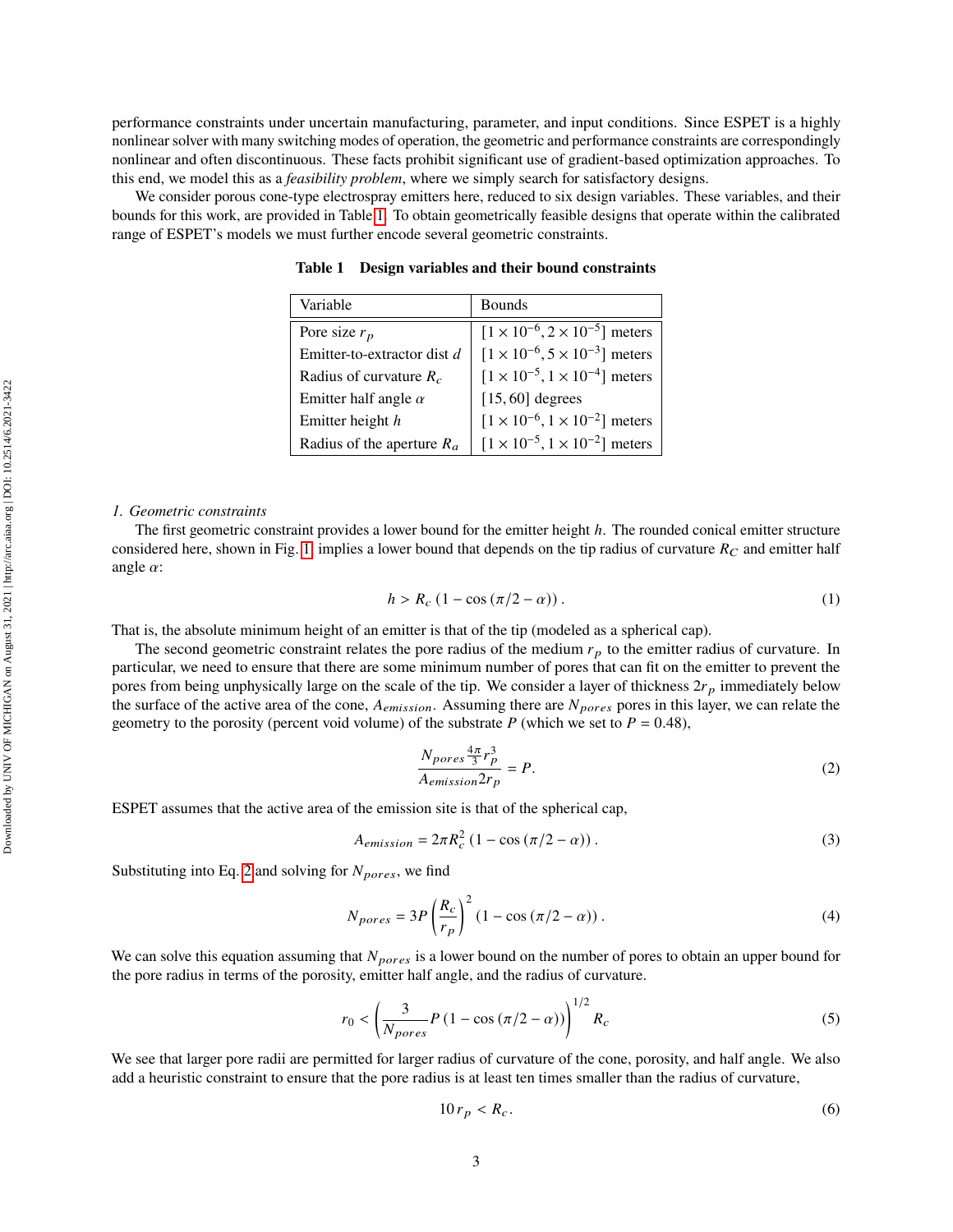<span id="page-3-0"></span>

**Fig. 1 Side view for cone geometry for porous emitter in the arbitrary and limiting cases**

Next we provide lower and upper bound constraints on the radius of the extractor aperture  $R_a$ . The lower bound is determined by assuming that the entirety of the spray is contained within a nominal beam divergence angle of  $\theta_d$ , set to 30 degrees, and ensures that the aperture is sufficiently large to avoid interception of the beam by the extractor, yielding

<span id="page-3-3"></span>
$$
R_a > d \tan \theta_d. \tag{7}
$$

The upper bound is to maintain extractor integrity (i.e. that apertures do not intersect). Assuming a worst case (for the apertures) that emitters are packed base to base, the aperture cannot be greater in width than the cone base. The emitter base radius can be computed as

$$
r_b = R_c \sin(\pi/2 - \alpha) + (h - R_c(1 - \cos(\pi/2 - \alpha)))\tan(\alpha),
$$
 (8)

So that we have

<span id="page-3-4"></span><span id="page-3-1"></span>
$$
R_a < r_b. \tag{9}
$$

#### *2. Operating condition constraints*

Next we impose two operational constraints on the operating voltage. The first constraint aims to ensure that each emitter has only a single emission site, to discourage potential off-axis spray. We begin by estimating the onset voltage of an emission site as

$$
V_0 = \tanh^{-1}(\eta_0) \left(1 - \eta_0^2\right) \sqrt{\frac{a^2 \gamma}{\epsilon_0 r_{base}}},\tag{10}
$$

where  $\gamma$  is the surface tension of the fluid,  $\epsilon_0$  is the permittivity of free space,  $r_{base}$  is the characteristic size of the emission site (i.e. the base radius of a Taylor cone), and we have the following definitions for a and  $\eta_0$ :

<span id="page-3-2"></span> $1/2$ 

$$
\eta_0 = (1 + R_c/d)^{-1/2} \qquad a = 2d/\eta_0. \tag{11}
$$

Here d is the emitter tip-to-extractor distance and  $R_c$  is the radius of curvature of the cone (see Fig. [1\)](#page-3-0). These expressions arise from equating the electric pressure of the applied field to the capillary pressure at the emission site, where the emitter is approximated an equipotential hyperboloid (see Ref. [\[10\]](#page-11-9)). We then intersect this expression with ESPET's phenomenological scaling (see [\[8\]](#page-11-7)) for the feature radius  $r_{base}$  based on the number of active emission sites of an emitter,

$$
r_{base} = b_i = b_0 \left[ 1 - \left( \frac{i - 1}{N_{max} - 1} \right)^{1/4} \right] + r_0,
$$
\n(12)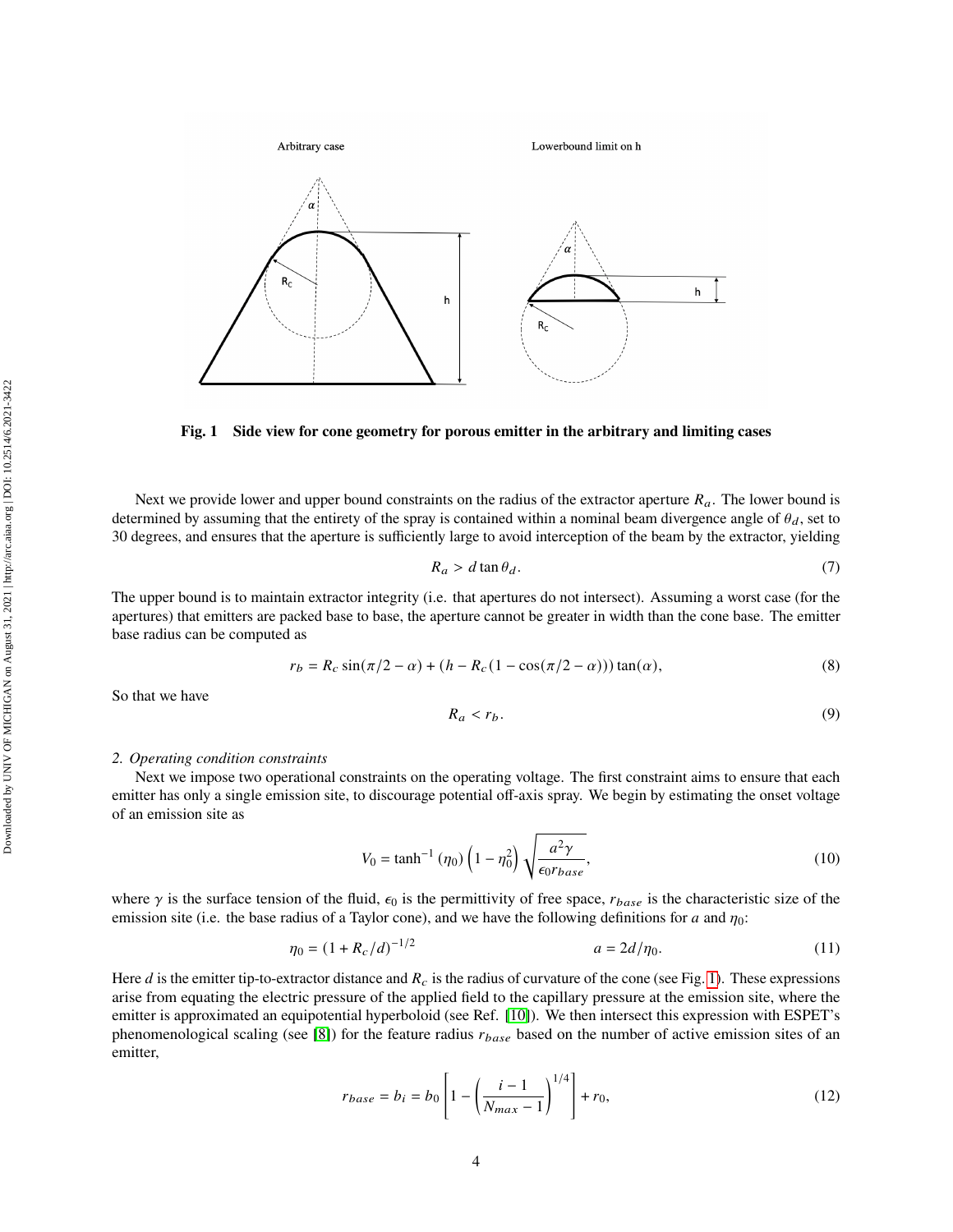where  $r_p$  is the pore radius of the substrate,  $b_0 = r_{pool}$  is a pooling radius by which propellant can expand outside of the pores, *i* is the number of active sites (an integer value from  $i = 1$  to  $N_{max}$ ) and  $N_{max}$  is the maximum number of possible active sites. This shows that as the number of active sites increases, the characteristic size of the emission sites decreases. Correspondingly Eq. [\(10\)](#page-3-1) indicates that increasing voltages are required to activate additional sites, as has been observed experimentally [\[8,](#page-11-7) [11\]](#page-11-10). The maximum number of sites is estimated as the ratio of the area available for emission  $A_{emission}$  (Eq. [\(3\)](#page-2-2)) and an average area for an emission site  $A_{Taylor}$ ,

$$
N_{max} = N_e \frac{A_{emission}}{A_{Taylor}},
$$
\n(13)

where  $N_e$  is a scaling factor (taken here as unity). Finally, we obtain

$$
A_{Taylor} = \pi \left[ \frac{1}{3} \left( r_{pool} + 2r_0 \right) \right]^2.
$$
 (14)

 $A_{emission}$  is the area of the spherical cap of the emitter, and  $A_{Taylor}$  is based on an empirically-determined weighted average between  $r_{pool}$  and  $r_p$ .

Returning to Eq. [10,](#page-3-1) we see now that we can determine a constraint related to the voltage and geometry for ensuring only one site is active. To this end, we first solve this equation for  $r_{base}$ . We then note that for any given voltage  $V$ , the following upper bound on  $r_{base}$  is required to ensure that the corresponding site will not be active

<span id="page-4-0"></span>
$$
r_{base} < \left(\tanh^{-1}(\eta_0)\left(1-\eta_0^2\right)\frac{1}{V}\sqrt{\frac{a^2\gamma}{\epsilon_0}}\right)^2,
$$
\n(15)

where we have replaced  $V_0$  with V. Returning to Eq. [12,](#page-3-2) we see that if there are two emission sites, the base radius of the second site  $(i = 2)$  will be given by

$$
r_{base}(i=2) = b_0 \left[ 1 - \left( \frac{1}{N_{max} - 1} \right)^{1/4} \right] + r_0.
$$
 (16)

We substitute this expression into Eq. [15](#page-4-0) to find

$$
\left(b_0 \left[1 - \left(\frac{1}{N_{max} - 1}\right)^{1/4}\right] + r_0\right) < \left(\tanh^{-1}\left(\eta_0\right)\left(1 - \eta_0^2\right)\frac{1}{V}\sqrt{\frac{a^2\gamma}{\epsilon_0}}\right)^2\tag{17}
$$

We can express this in potentially more physically intuitive way as

$$
V < \frac{\left(\tanh^{-1}(\eta_0) \left(1 - \eta_0^2\right) \sqrt{\frac{a^2 \gamma}{\epsilon}}\right)}{\sqrt{\left(b_0 \left[1 - \left(\frac{1}{N_{max} - 1}\right)^{1/4}\right] + r_0\right)}}.
$$
\n(18)

The second operational constraint is required to prevent breakdown between the emitter and extractor electrodes (notwithstanding propellant that may be deposited during operation). The radius of the aperture grid  $R_a$  is situated (nominally) directly above an emitter, as in Fig. [2.](#page-5-0) Consider the distance  $l$  between the edge of the extractor aperture and a point on the surface of the conical emitter. For simplicity, the emitter and extractor aperture are assumed axisymmetric. We therefore consider only a 2-D slice of the emitter. *l* is a function of the geometric parameters d,  $R_a$ ,  $R_c$ , and  $\alpha$ , but is also a function of position along the curve of the emitter  $l = l$ (position). Though the field strength will be modified by the local curvature, to first approximation we can cast a breakdown constraint BD in terms of the emitter voltage  $V$ and the *minimum* distance along the curve (which to simplify notation we now call simply  $l$ ).

$$
\frac{V}{l} < \text{BD}.\tag{19}
$$

This indicates that the "strongest field" must be less than the "breakdown field."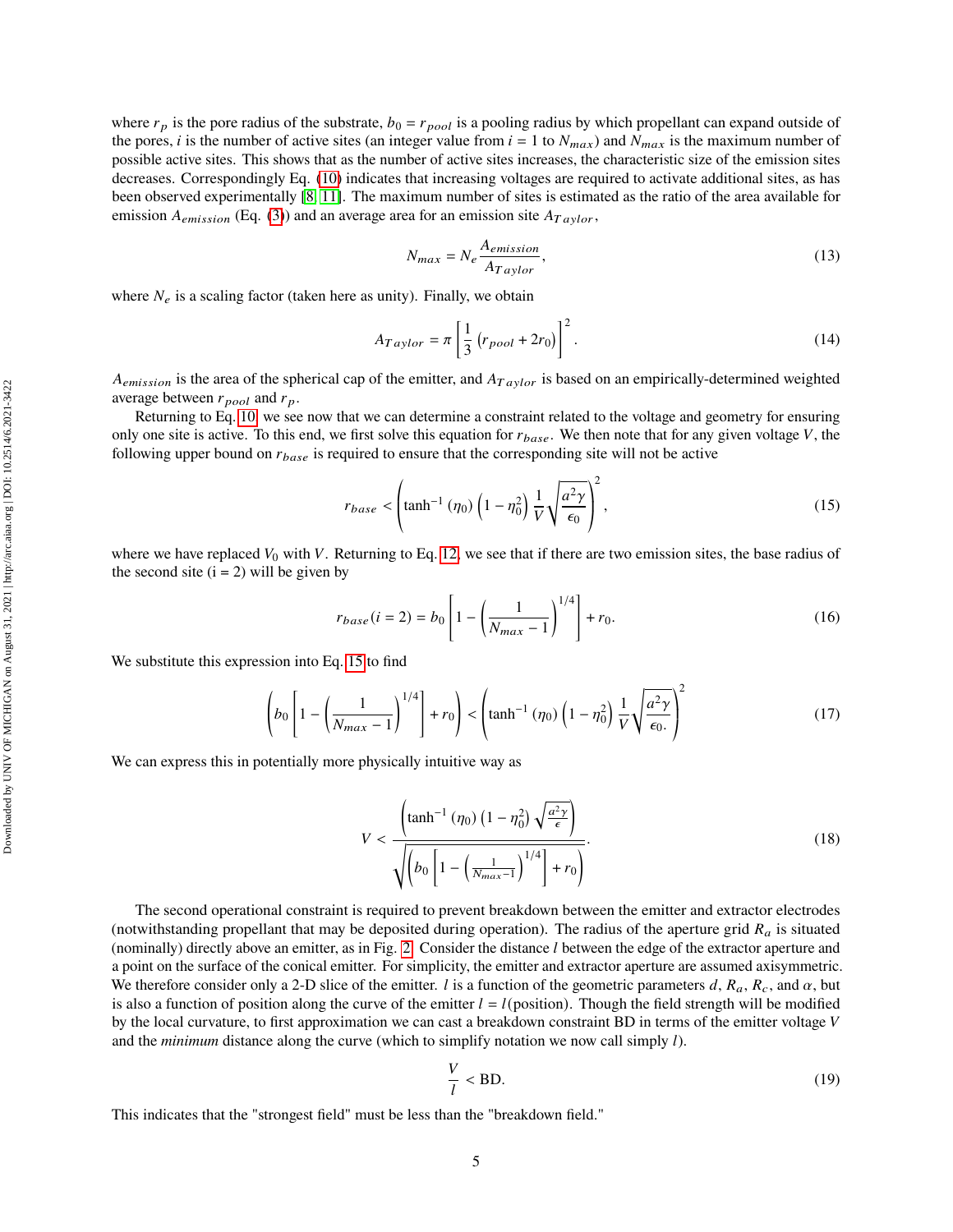<span id="page-5-0"></span>

**Fig. 2 Side view of conical emitter and extractor electrode**

## *3. Performance constraints*

Our performance constraints are designed to satisfy desired thrust, areal thrust density, efficiency, and specific impulse (ISP) characteristics. In terms of the thrust, efficiency, and ISP we seek to satisfy the following minimal conditions (for a single emitter)

$$
T > 10^{-7} \text{ N} \tag{20}
$$

$$
I_{sp} > 1000 \text{ s} \tag{21}
$$

$$
\eta > 0.75\tag{22}
$$

To obtain a thrust-density constraint we consider a rectilinear grid of electrospray emitters with pitch  $p$  such that the distance between emitter tips along either axis of the grid is p. Equivalently, each emitter can be though of as occupying a square cell of side length  $p$ . If the thrust produced by each emitter is  $T$ , than the thrust density of the array (not accounting for waste area in the support structure) is  $T/p^2$ . Therefore, a constraint on thrust density performance is

<span id="page-5-1"></span>
$$
\frac{T}{p^2} > \text{TD},\tag{23}
$$

such that the achieved thrust density is greater than a target thrust density TD. Maintaining our assumption that emitters are packed base to base (a best case for thrust density), then we can assign

$$
p = 2r_b,\tag{24}
$$

and the constraint [\(23\)](#page-5-1) above instead becomes

$$
\frac{T}{4r_b^2} > \text{TD},\tag{25}
$$

In the subsequent results we use a thrust density lower bound of  $TD = 1 \text{ N m}^{-2}$ .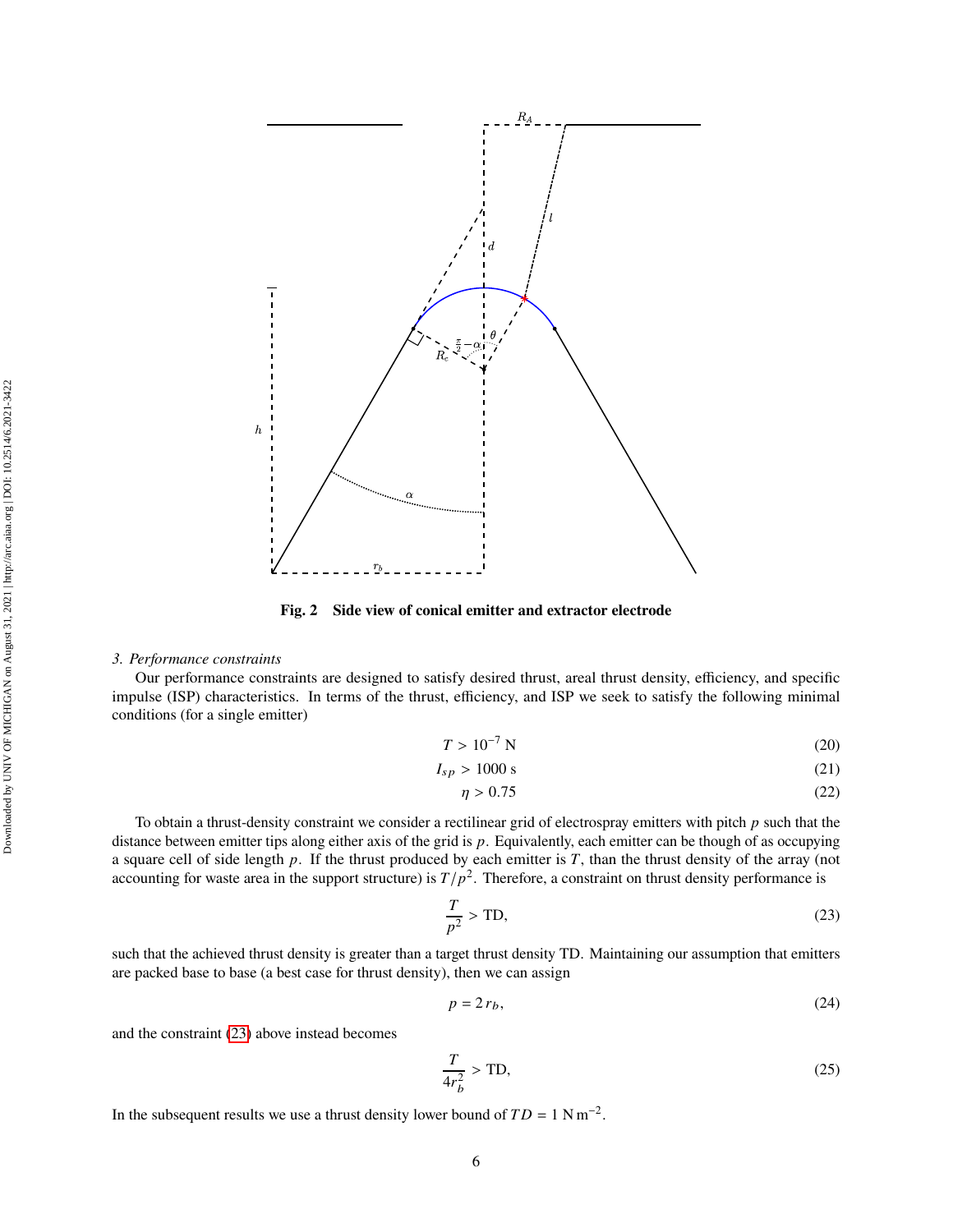#### **C. Uncertainty Specification**

In this section we describe the manufacturing and model parameter uncertainties with respect to which we seek robustness. First, we assume that the manufacturing tolerances associated with each design variable are represented as uniform random variables with bounds that are a relative size of 5%. In other words, we assume that the design can be manufactured to within 5% of each of the specified design variables.

The choice of uncertain model parameters can encompass tens to hundreds of parameters, depending upon the complexity of the model. These uncertainties arise because the semi-empirical models in ESPET are typically fit to validation data over certain regimes of operation by tuning scaling laws and creating aggregate parameters representing certain physics. However, existing validation data may be insufficient to accurately tune these parameters for all possible design and operating conditions, and we must account for their uncertainty. Table [2](#page-6-0) provides a listing of the set of uncertainties that we have considered. Note that our approach can be flexibly applied to include both other parameters as well as other uncertain representations.

<span id="page-6-0"></span>**Table 2 Model parameters and associated uncertainties. For a detailed description of these parameters consult the ESPET manual [\[9\]](#page-11-8). Each of the parameters is treated as a Uniform random variable with certain lower**  $(lb)$ and upper  $(ub)$  bounds  $\mathcal{U}(lb, ub)$ . The bounds are chosen as a percentage of nominal values, but the approach **is also applicable to other specifications.**

| Model Parameter                                  | Uncertainty                                           |
|--------------------------------------------------|-------------------------------------------------------|
| Propellant temperature $T$                       | U(280, 360)K                                          |
| Pure ionic trans. val. $C_{R,limit}$             | $\mathcal{U}(1, 3.25)$                                |
| Initial liquid pool radius $b_0$                 | $U(7 \times 10^{-6}, 1 \times 10^{-5})$ meters        |
| Number of sites per emitter $N_{spe}$            | $\mathcal{U}(1, 101)$                                 |
| VI slope parameter for pure ionic mode $C_{R,m}$ | $\mathcal{U}(1.8 \times 10^{-8}, 4.4 \times 10^{-8})$ |
| Pressure factor $P_{scale}$                      | U(0.023, 0.046)                                       |

# **IV. Results**

In this section we demonstrate both the design methodology and compare robust design to deterministic design under nominal parameters. In both cases, we generate feasible designs through a rejection sampling approach.

In both deterministic and robust cases, we begin by generating a set of design variables to meet geometric constraints. In our context this can be achieved through a procedure whereby variables are sequentially conditioned on previously sampled variables to meet the constraints and all bounds. Specifically, the following ordering is used

- 1) Uniformly sample the pore size and emitter-to-extractor distance within between the bounds stated in Table [1.](#page-2-0)
- 2) Sample the radius of curvature to satisfy the lower bound constraint [\(6\)](#page-2-3).
- 3) Sample the emitter cone half angle to satisfy constraint [\(5\)](#page-2-4).
- 4) Sample the tip height to satisfy constraint [\(1\)](#page-2-5).
- 5) Sample the radius of the aperture to satisfy the constraints [\(7\)](#page-3-3) and [\(9\)](#page-3-4).

Note that all these variables must also be sampled to satisfy the bound constraints of Table [1.](#page-2-0)

Next we use a rejection step to determine whether the sampled design is feasible. For the deterministic assessment, we first fix our parameters at nominal values, and we then use ESPET to evaluate the design performance over an operating voltage range. If the the design satisfies the performance, and only one site is active, then the design is considered feasible. Otherwise, it is rejected. For robustness assessment, we instead perform Monte Carlo sampling over both the parameters according to the distributions provided in Table [2](#page-6-0) and 5% manufacturing tolerances around the specified design. We reject the design unless 95% of 100 samples meet the bound, geometric, operating, and performance constraints over some operating voltage range.

Tables [3](#page-9-0) and [4](#page-9-1) provide summary statistics over the parameters of the feasible design. Moreover, Figure [3](#page-7-0) shows the one-d and two-d marginals of the feasible deterministic (blue) and robust (orange) designs. Additionally, a selection of 25 robust designs is displayed in Figure [4.](#page-8-0) Finally, performance characterizations and visual depictions of the geometries for two of the robust designs can be found in Figures [5](#page-9-2) and [6.](#page-10-0)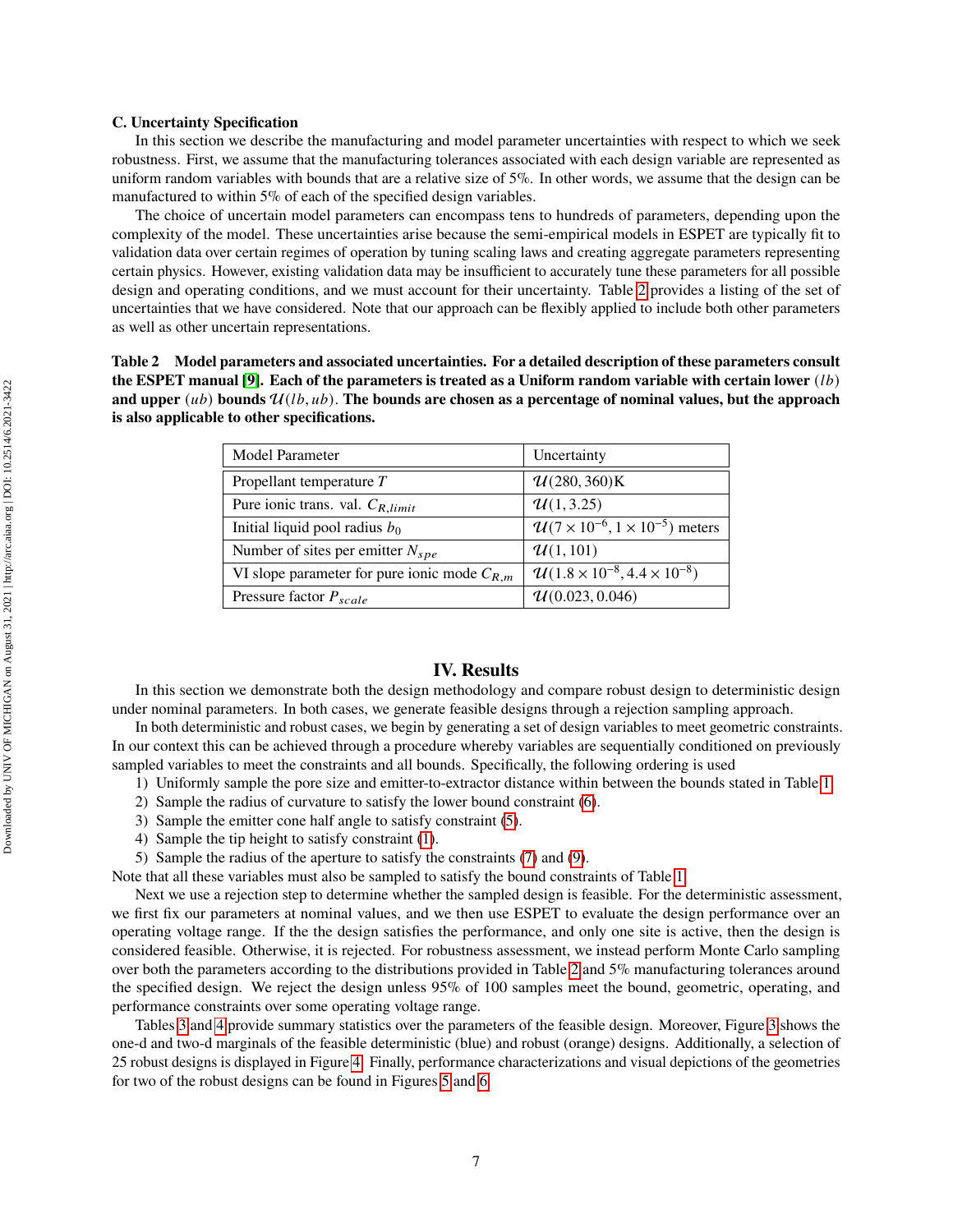<span id="page-7-0"></span>

**Fig. 3 Comparison of designs satisfying deterministic (blue) and robust (orange) feasibility conditions. Diagonal plots show normalized histograms of the corresponding design variables sampled by the specified procedure. Off-diagonal plots show pair-wise designs. Deterministic designs often have bimodal and heavy-tailed behavior. Robust designs either fully or partially get rid of the bimodality, they also reduce the tails and concentrate in smaller regions.**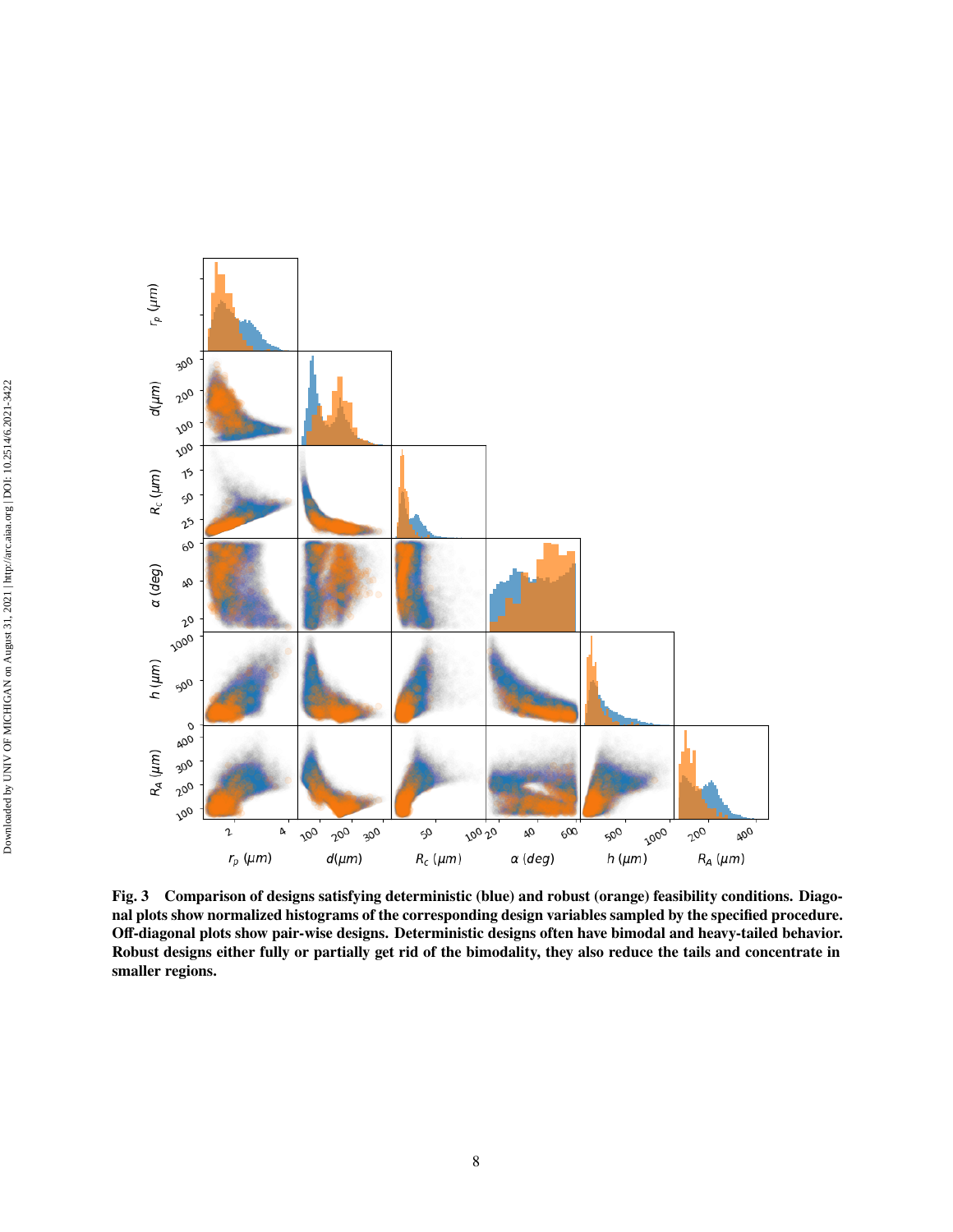<span id="page-8-0"></span>

**Fig. 4 A visualization of 25 feasible robust designs**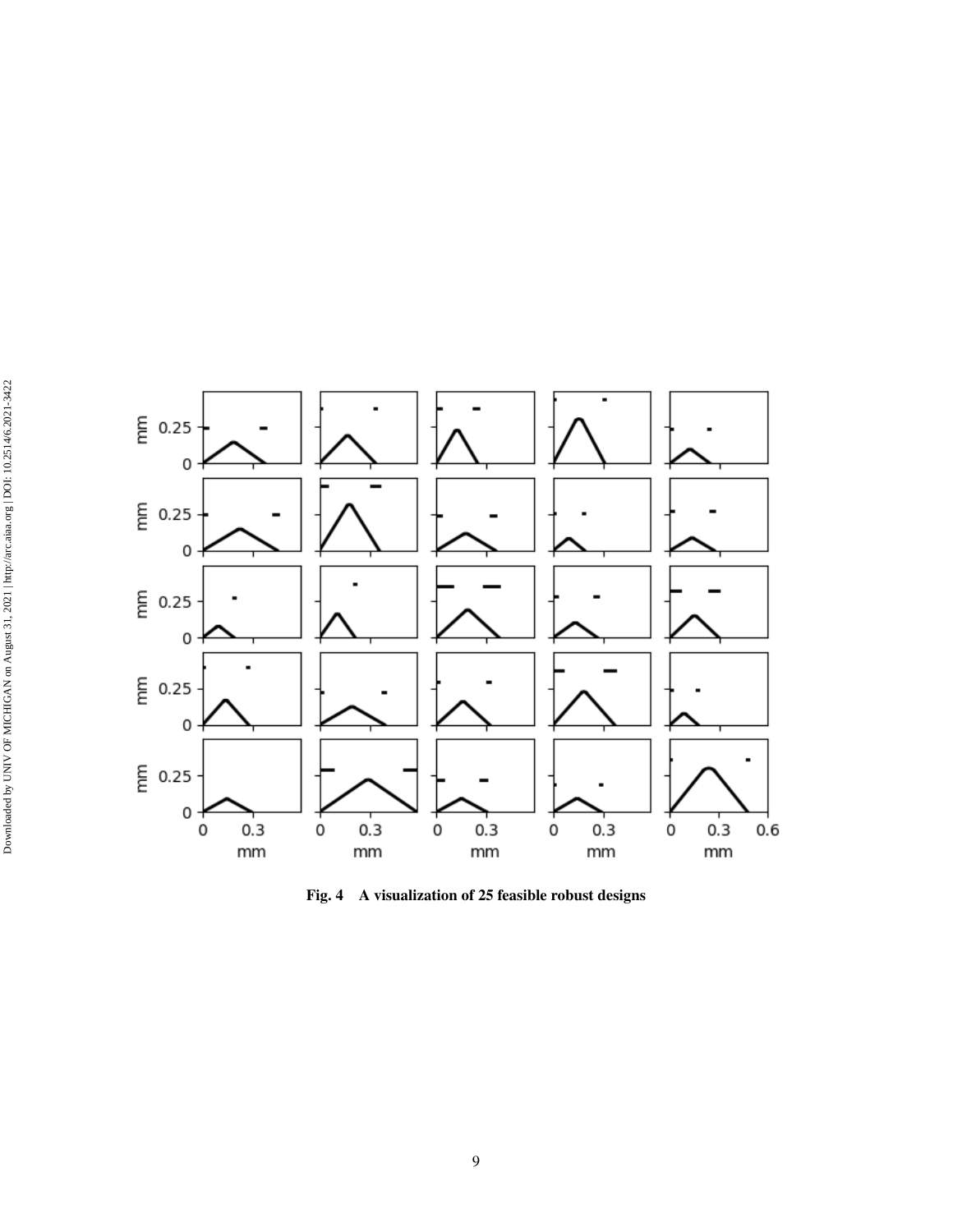| Statistic | Pore Radius | Tip-to-Extractor Distance | Radius of Curvature | Half-Angle | Tip Height | Radius of Aperture |
|-----------|-------------|---------------------------|---------------------|------------|------------|--------------------|
| mean      | $2.03E-06$  | 1.19E-04                  | $2.7E-0.5$          | 38.3       | 2.87E-04   | 1.77E-04           |
| std       | 6.27E-07    | 5.10E-05                  | $1.2E-0.5$          | 12.9       | 1.81E-04   | $6.4E-0.5$         |
| min       | 1.00E-06    | 4.20E-05                  | 1.0E-05             | 15.0       | $0.41E-04$ | 7.5E-05            |
| 25%       | $1.52E-06$  | 7.60E-05                  | 1.7E-05             | 27.4       | 1.50E-04   | 1.21E-04           |
| 50%       | 1.92E-06    | 1.01E-04                  | 2.4E-05             | 38.1       | 2.29E-04   | 1.75E-04           |
| 75%       | 2.49E-06    | 1.62E-04                  | 3.3E-05             | 49.7       | 3.83E-04   | 2.23E-04           |
| max       | 4.18E-06    | 3.12E-04                  | 9.6E-04             | 60.0       | 1.00E-03   | 4.31E-04           |

<span id="page-9-0"></span>**Table 3 Statistics (mean, standard deviation, minimum, quantiles, and maximum) of** ≈ **16000 designs satisfying deterministic constraints and performances.**

<span id="page-9-1"></span>**Table 4 Statistics (mean, standard deviation, minimum, quantiles, and maximum) of 500 designs that robustly satisfy the constraints.**

| <b>Statistic</b> | Pore Radius | Tip-to-Extractor Distance | Radius of Curvature | Half-Angle | Tip Height | Radius of Aperture |
|------------------|-------------|---------------------------|---------------------|------------|------------|--------------------|
| mean             | 1.64E-06    | 1.49E-04                  | 1.9E-05             | 43.4       | 1.71E-04   | 1.32E-04           |
| std              | 3.95E-07    | 4.30E-05                  | $5.0E-06$           | 10.6       | 9.9E-05    | $4.1E-05$          |
| min              | 1.01E-06    | 5.80E-05                  | 1.1E-05             | 15.0       | 5.1E-05    | 7.5E-05            |
| 25%              | 1.35E-06    | 1.15E-04                  | 1.6E-05             | 36.0       | $1.11E-04$ | $1.01E-04$         |
| $50\%$           | 1.58E-06    | 1.53E-04                  | 1.8E-05             | 45.3       | 1.46E-04   | 1.22E-04           |
| 75%              | 1.87E-06    | 1.80E-04                  | $2.1E-0.5$          | 52.1       | 1.97E-04   | 1.51E-04           |
| max              | 3.98E-06    | 2.84E-04                  | 4.4E-05             | 59.5       | 8.31E-04   | 2.83E-04           |

<span id="page-9-2"></span>

**Fig. 5 Example performance of a robust design. Green shaded regions indicate operating regions over which all performance constraints are met. Top row provides thrust, Isp, and efficiency. The bottom row provides thrust density; a continuous relaxation of the active site metric; and the number of active sites visually truncated to a maximum of 10. The right most panel provides a graphical description of the emitter and the extractor.**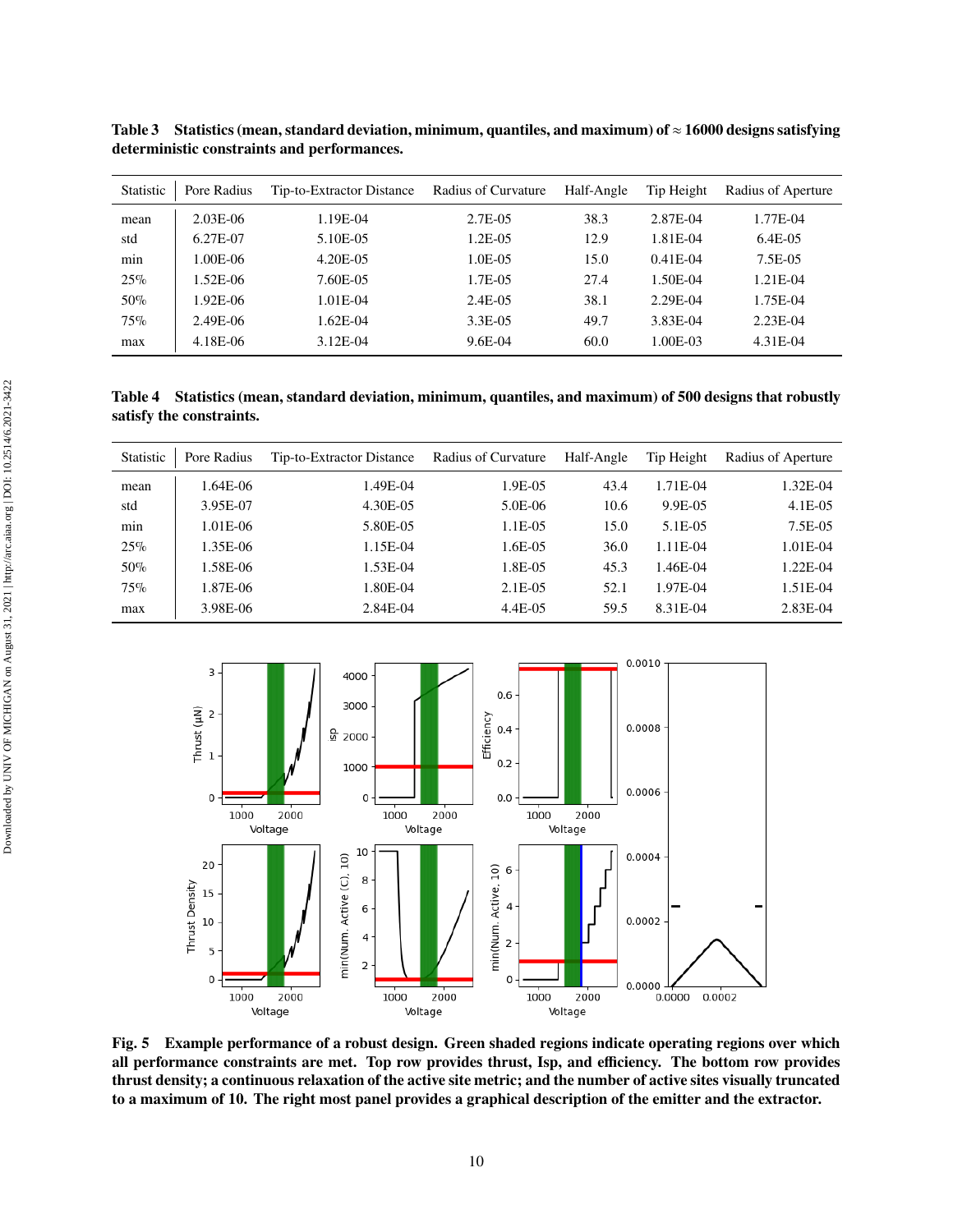<span id="page-10-0"></span>

**Fig. 6 Another example performance of a robust design. See caption of Fig. [5](#page-9-2) for details.**

# **V. Discussion**

In this section, we discuss the results. We note that certain design constraints have manifested as visible frontiers within the marginal distributions of Fig. [3.](#page-7-0) For example, for the 2-d marginal between the curvature radius  $R_c$  and the substrate pore radius  $r_p$ , we observe a sharp cutoff along a trajectory of positively-correlated  $R_c$  and  $r_p$ . This corresponds to a boundary beyond which the constraint Eq. [\(6\)](#page-2-3) is not satisfied. This border actively constrains the design space for both feasible and robust designs. Similar frontiers are readily visible in the 2-d marginals for  $d$  and  $r_p$  and for  $R_a$  and d, and as a result of bound constraints in the 1-d marginal for  $\alpha$ . That these constraints are active indicates that our model would likely have permitted unphysical configurations otherwise and could motivate modeling the underlying phenomena in greater detail to capture these limiting process in a less heuristic way.

We also see clearly that robust designs eliminate most of the designs in the tails of the distributions and often eliminate multi-modal sets of feasible deterministic designs. Both the summary statistics and Fig. [3](#page-7-0) show that, as expected, the robustness requirement reduces the feasible design space and concentrates it towards the center of the feasible deterministic space. For example, consider that the standard deviation of each design variable is lower for the robust design than for the deterministic design.

We also note that design trades are evident in the figure. For example, the hyperbolic structure in the 2-d marginal of  $R_c$  and d is likely a result of field amplification requirements. For instance, as an emitter is moved farther away from the extractor electrode, the electric field at its tip grows weaker — necessitating an increase in the sharpness of the tip to ensure a sufficiently strong field for spray to occur. The fact that there are no feasible designs with both sharp tips and small separations from the extractor is likely a consequence of the operational constraints placed on the voltage, with the high field strengths in this regime either hazarding a breakdown between the electrodes or causing additional emission sites to develop. The ability to concretely assess these interrelationships is an illustration of the power of the proposed design framework. By probing in greater detail these relationships and by closely examining what separates robust designs from their deterministically-feasible counterparts, we can motivate new avenues for modeling, identify dominant sources of uncertainty to inform future experiments, and ascertain which design features are most salient in producing reliable electrospray thrusters.

## **VI. Conclusion**

We have described a model-based design feasibility study for electrospray emitters that determines robust and geometrically feasible designs using the fast ESPET engineering toolkit model. This approach requires the specification of a set of geometric, operational, and performance constraints to ensure valid designs. We also provided a set of designs